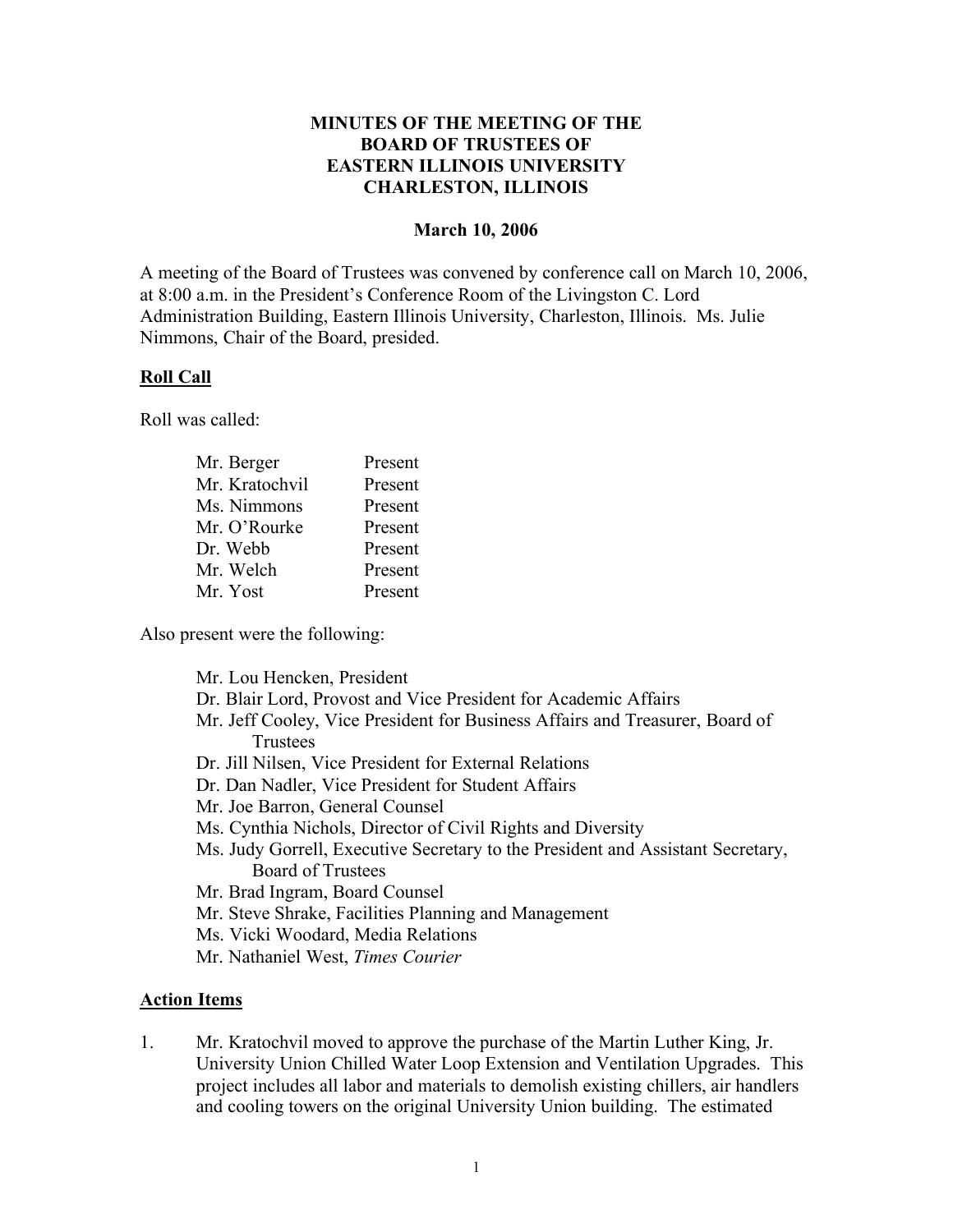costs including contingency would be \$714,349.00. The recommended vendors: Heating – Reliable Plumbing & Heating Co., Savoy, IL, at a cost of \$368,990.00; Ventilation – Industrial Services of Illinois, Inc., Mattoon, IL, at a cost of \$198,985.00; Electrical – Commercial Electric, Inc., Mattoon, IL, at a cost of \$60,913.00; and Asbestos Abatement- United Thermal Industries, Inc., Marion, IL, at a cost of \$20,520.00. Mr. Welch seconded the motion.

Roll was called and the vote was as follows:

| Mr. Berger     | Yes |
|----------------|-----|
| Mr. Kratochvil | Yes |
| Mr. O'Rourke   | Yes |
| Dr. Webb       | Yes |
| Mr. Welch      | Yes |
| Mr. Yost       | Yes |
| Ms. Nimmons    | Yes |
|                |     |

Motion carried.

2. Mr. Welch moved to approve the granting of easements to Verizon Wireless. The University is leasing space on the WEIU broadcast tower located on campus at Robert G. Buzzard Hall to Verizon Wireless so it can install equipment for the operation of a cell phone tower that will improve service to the campus. Verizon will be installing and maintaining transmitting and receiving apparatus and associated equipment and contracting for its own electrical power. In order to accomplish these tasks, Verizon requires a twelve-foot wide access easement and a twenty-foot wide utility easement across University property from  $9<sup>th</sup>$  Street to the existing tower. Facilities Planning and Management has approved the location of the easements. Mr. O'Rourke seconded the motion.

Roll was called and the vote was as follows:

| Mr. Berger     | Yes        |
|----------------|------------|
| Mr. Kratochvil | Yes        |
| Mr. O'Rourke   | Yes        |
| Dr. Webb       | Yes        |
| Mr. Welch      | <b>Yes</b> |
| Mr. Yost       | <b>Yes</b> |
| Ms. Nimmons    | Yes.       |

Motion carried.